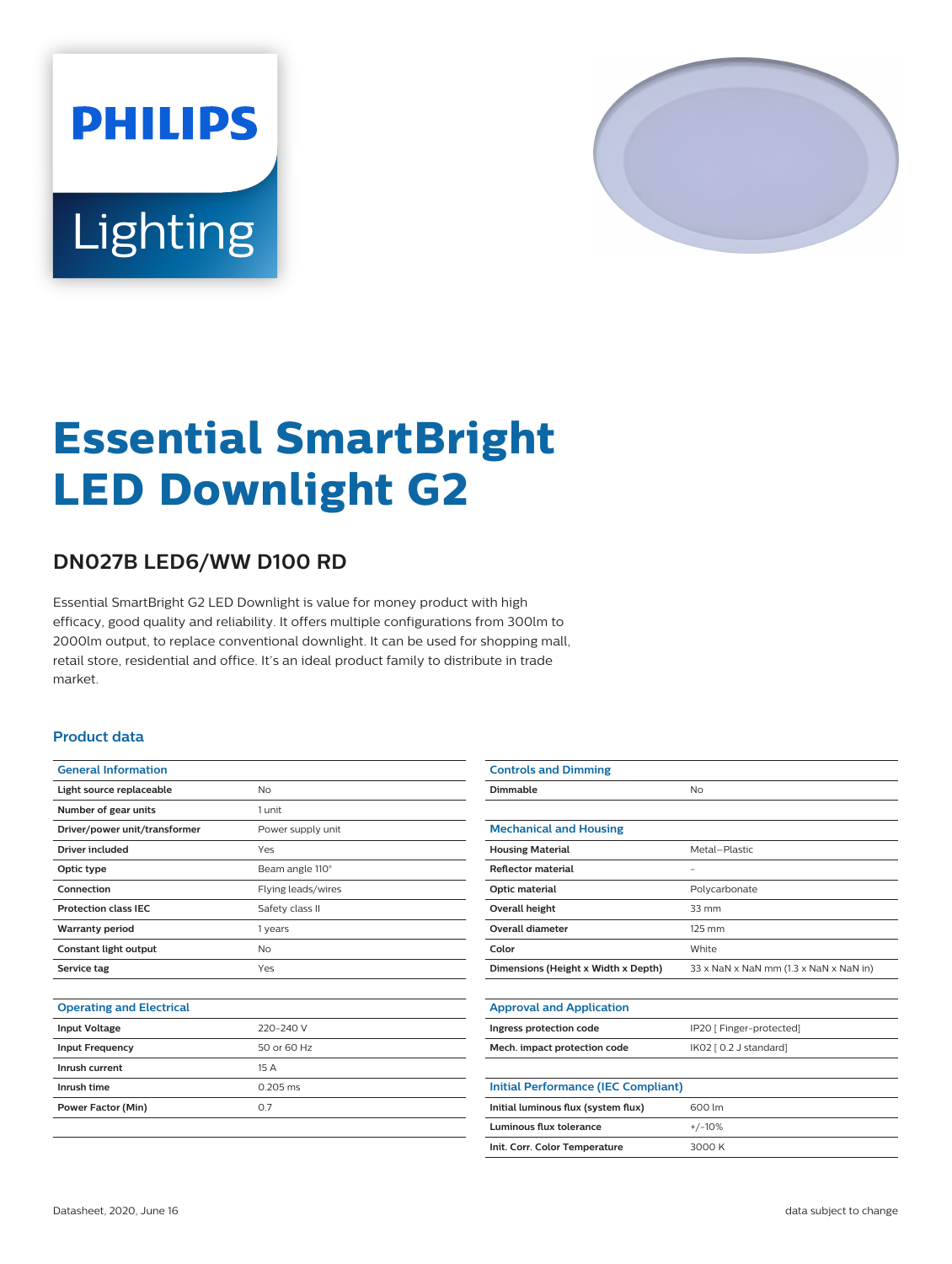# **Essential SmartBright LED Downlight G2**

| Init. Color Rendering Index                  | 80                 |
|----------------------------------------------|--------------------|
| Initial chromaticity                         | SDCM<5             |
| Initial input power                          | 7 W                |
| Power consumption tolerance                  | $+/-10%$           |
|                                              |                    |
| <b>Over Time Performance (IEC Compliant)</b> |                    |
| Median useful life L70B50                    | 20000 h            |
|                                              |                    |
| <b>Application Conditions</b>                |                    |
| Ambient temperature range                    | $-20$ to $+40$ °C. |
|                                              |                    |
| <b>Product Data</b>                          |                    |
| Full product code                            | 911401810597       |
|                                              |                    |



### **Dimensional drawing**



#### **Photometric data**



**Downlight DN027B LED6 WW D100 RD**

X 再样

**Downlight DN027B LED6 WW D100 RD**